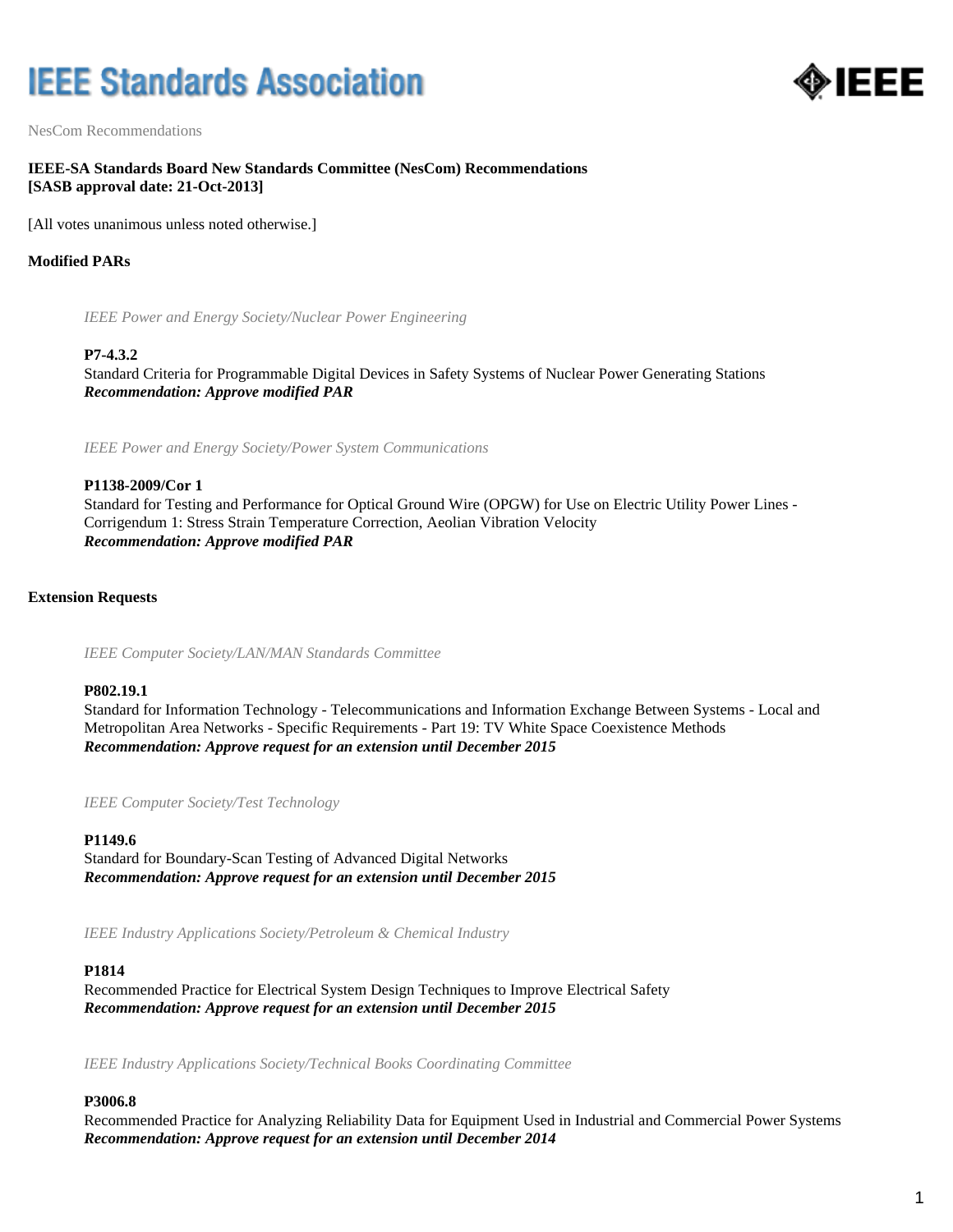*IEEE Power and Energy Society/Surge Protective Devices/High Voltage*

# **PC62.92.1**

Guide for the Application of Neutral Grounding in Electrical Utility Systems, Part 1 - Introduction *Recommendation: Approve request for an extension until December 2015*

*IEEE Power and Energy Society/Substations*

**PC37.122.6** Recommended Practice for the Interface of New Gas-Insulated Equipment in Existing Gas-Insulated Substations Rated Above 52kV *Recommendation: Approve request for an extension until December 2014*

*IEEE Power and Energy Society/Switchgear*

## **PC37.06.1**

Recommended Practice for Preferred Ratings for High-Voltage (>1000 volts) AC Circuit Breakers Designated Definite Purpose for Fast Transient Recovery Voltage Rise Times *Recommendation: Approve request for an extension until December 2015*

**PC37.20.2** Standard for Metal-Clad Switchgear *Recommendation: Approve request for an extension until December 2014*

# **PC37.74**

Standard Requirements for Subsurface, Vault, and Padmounted Load-Interrupter Switchgear and Fused Load-Interrupter Switchgear for Alternating Current Systems up to 38 kV *Recommendation: Approve request for an extension until December 2014*

*IEEE Power and Energy Society/Transmission and Distribution*

## **P1048**

Guide for Protective Grounding of Power Lines *Recommendation: Approve request for an extension until December 2014*

*IEEE-SASB Coordinating Committees/SCC39 - International Committee on Electromagnetic Safety*

## **PC95.1-2345**

Standard for Military Workplaces--Force Health Protection Regarding Personnel Exposure to Electric, Magnetic and Electromagnetic Fields, 0 Hz to 300 GHz *Recommendation: Approve request for an extension until December 2015*

#### **New PARs**

*IEEE Aerospace and Electronic Systems Society/Gyro Accelerometer Panel*

## **P529-1980/Cor 1**

Supplement for Strapdown Applications to IEEE Standard Specification Format Guide and Test Procedure for Single-Degree-of-Freedom Rate-Integrating Gyros - Corrigendum 1: Torquer Performance, Model Equation and Axis Alignment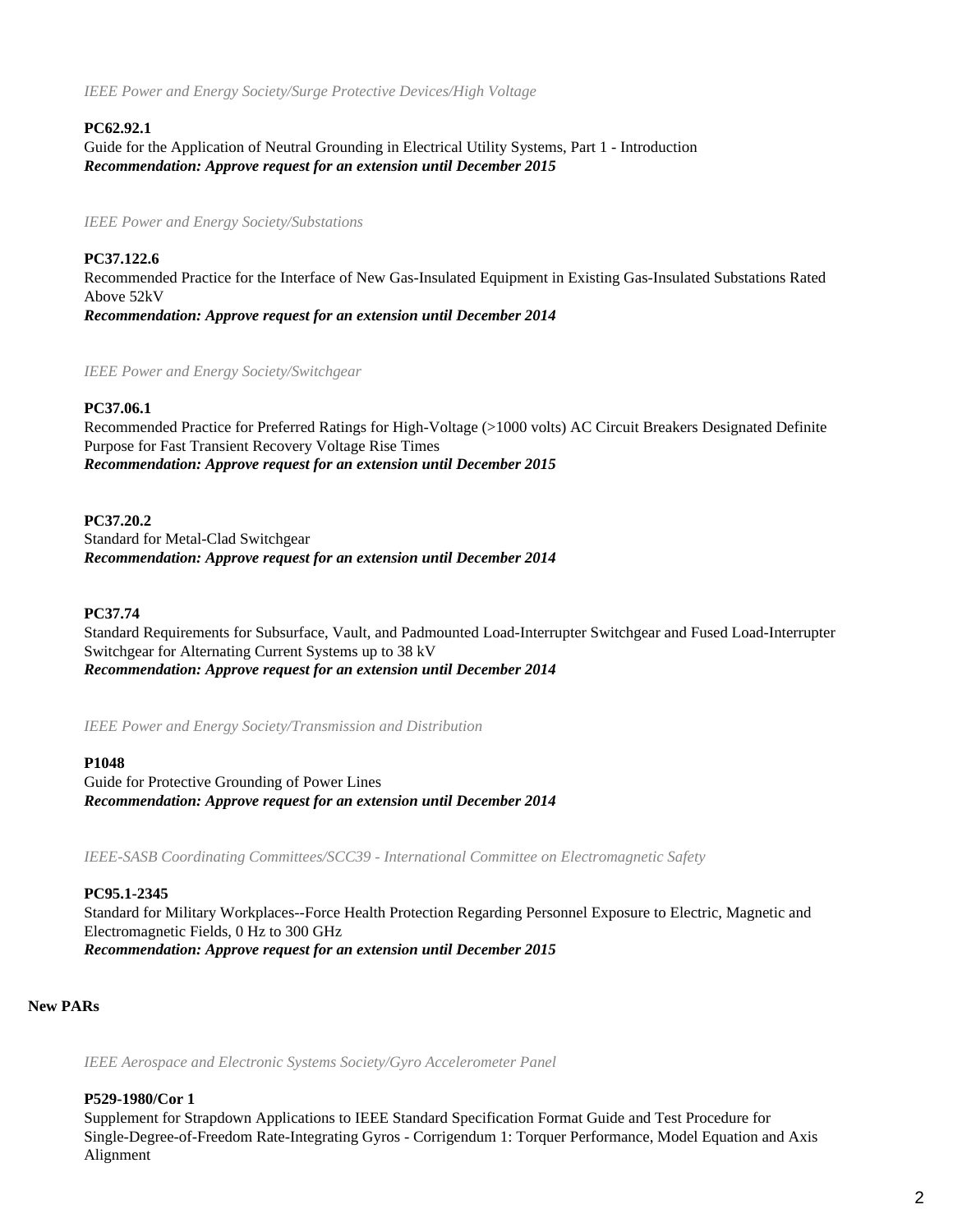# *Recommendation: Approve new PAR until December 2017*

*IEEE-SA Board of Governors/Corporate Advisory Group*

## **P1898**

Standard for High Voltage Direct Current (HVDC) Composite Post Insulators *Recommendation: Approve new PAR until December 2017*

## **P1899**

Standard for Establishing Basic Requirements for High-Voltage Direct Current (HVDC) Transmission Protection and Control Equipment *Recommendation: Approve new PAR until December 2017*

## **P2030.6**

Guide for the Benefit Evaluation of Electric Power Grid Customer Demand Response *Recommendation: Approve new PAR until December 2017*

*IEEE Computer Society/LAN/MAN Standards Committee*

## **P802.1Qcc**

Standard for Local and metropolitan area networks--Media Access Control (MAC) Bridges and Virtual Bridged Local Area Networks Amendment: Stream Reservation Protocol (SRP) Enhancements and Performance Improvements *Recommendation: Approve new PAR until December 2017*

## **P802.1Qcd**

Standard for Local and metropolitan area networks--Media Access Control (MAC) Bridges and Virtual Bridged Local Area Networks Amendment: Application Virtual Local Area Network (VLAN) Type, Length, Value (TLV) *Recommendation: Approve new PAR until December 2017*

*IEEE Computer Society/Test Technology*

#### **P1149.10**

High Speed Test Access Port and On-chip Distribution Architecture *Recommendation: Approve new PAR until December 2017*

*IEEE Instrumentation and Measurement Society/TC39 Measurements in Power Systems*

#### **P2400**

Standard of Wind Turbine Aero Acoustic Noise Measurement Techniques *Recommendation: Approve new PAR until December 2017*

## **PARs for the Revision of Standards**

*IEEE Computer Society/LAN/MAN Standards Committee*

**P802.15.4** Standard for Low-Rate Wireless Networks *Recommendation: Approve PAR for the revision of a standard until December 2017*